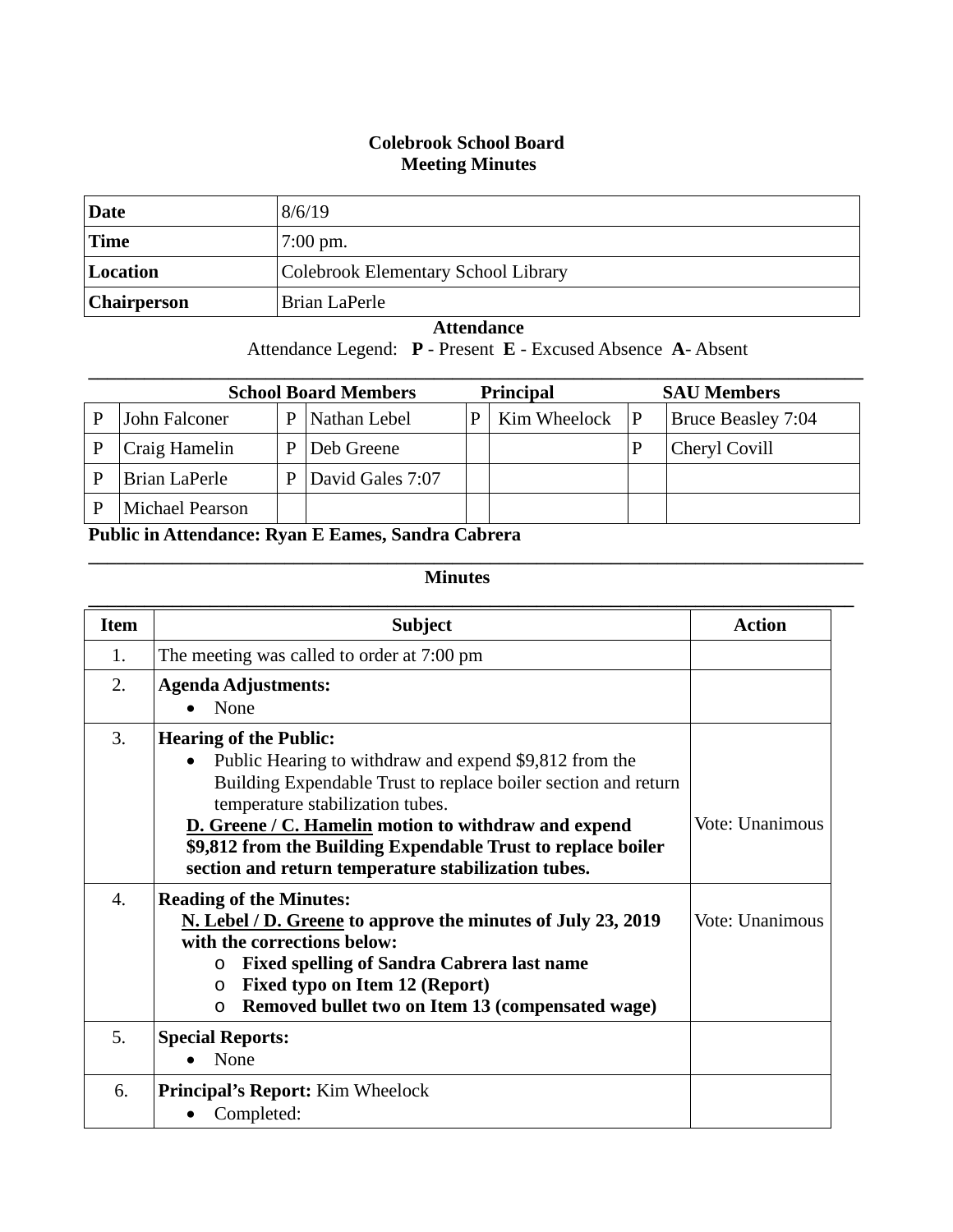|    | Transition team meeting 7/19.<br>$\circ$                             |  |
|----|----------------------------------------------------------------------|--|
|    | Paraprofessional educator interviews 7/23 with<br>$\circ$            |  |
|    | Hibbard & Noyes.                                                     |  |
|    | Meeting with Call & Beasley 7/24.<br>$\circ$                         |  |
|    | Special educator interviews $7/24$ with Hibbard &<br>$\circ$         |  |
|    | Noyes.                                                               |  |
|    | Transition team meeting 7/25.<br>$\circ$                             |  |
|    | Assistant AD interviews & meeting with Call 7/25.<br>$\circ$         |  |
|    | Meeting with Clogston 7/25.<br>$\circ$                               |  |
|    | Meeting with Materio 7/25.<br>$\circ$                                |  |
|    | Meeting with Snyder 7/29.<br>$\circ$                                 |  |
|    | o Fire drill with summer school students 7/30.                       |  |
|    | Meeting with Covill 7/30.<br>$\circ$                                 |  |
|    | Meeting with Reeves 7/30.<br>$\circ$                                 |  |
|    | Meeting with Parker 7/31.<br>$\circ$                                 |  |
|    | Special Ed interview with Hibbard 7/31.                              |  |
|    | $\circ$<br>Attended last day kindergarten get together 8/1.          |  |
|    | $\circ$                                                              |  |
|    | In Process:                                                          |  |
|    | Creating room / phone list.<br>$\circ$                               |  |
|    | Reviewing and analyzing staff, student, and parent<br>$\circ$        |  |
|    | survey data for prioritizing concerns.                               |  |
|    | Meeting with staff and students.<br>$\circ$                          |  |
|    | Reviewing student & faculty handbooks for necessary<br>O<br>updates. |  |
|    | Reviewing emergency plans and crisis management<br>$\circ$           |  |
|    | plans.                                                               |  |
|    | Reviewing SAU 7 district-wide policies and Colebrook<br>$\circ$      |  |
|    | School local policies.                                               |  |
|    | Planning teacher in-service day.<br>$\circ$                          |  |
|    | Upcoming:                                                            |  |
|    | Meeting with Kim Spauling & Clogston RE: NCCS                        |  |
|    | 8/5.                                                                 |  |
|    | Meeting with Student Council and all Seniors 8/5.<br>O               |  |
|    | Board Meeting 8/6.<br>O                                              |  |
|    | Staff welcome back letter and opening day agenda.<br>O               |  |
|    | Parents introduction letter and pre-school opening<br>$\circ$        |  |
|    | welcome date/parent club.                                            |  |
|    | Collaborative meeting 8/4.<br>$\circ$                                |  |
|    | NHIAA principal training 8/15.<br>$\circ$                            |  |
|    | Admin meeting 8/19.<br>$\circ$                                       |  |
|    | Curriculum meeting 8/20.<br>$\circ$                                  |  |
|    | New teacher orientation 8/22.<br>$\circ$                             |  |
|    | CPI training on $8/21$ & $8/23$ .<br>$\circ$                         |  |
|    | Teacher in-service for 8/26.<br>$\circ$                              |  |
|    | Student first day of school for students community<br>O              |  |
|    | lunch for all staff & students.                                      |  |
| 7. | <b>Superintendent's Report: Bruce Beasley</b>                        |  |
|    | Mr. Beasley mentioned Kevin Kelly from ISHC reached out to           |  |
|    |                                                                      |  |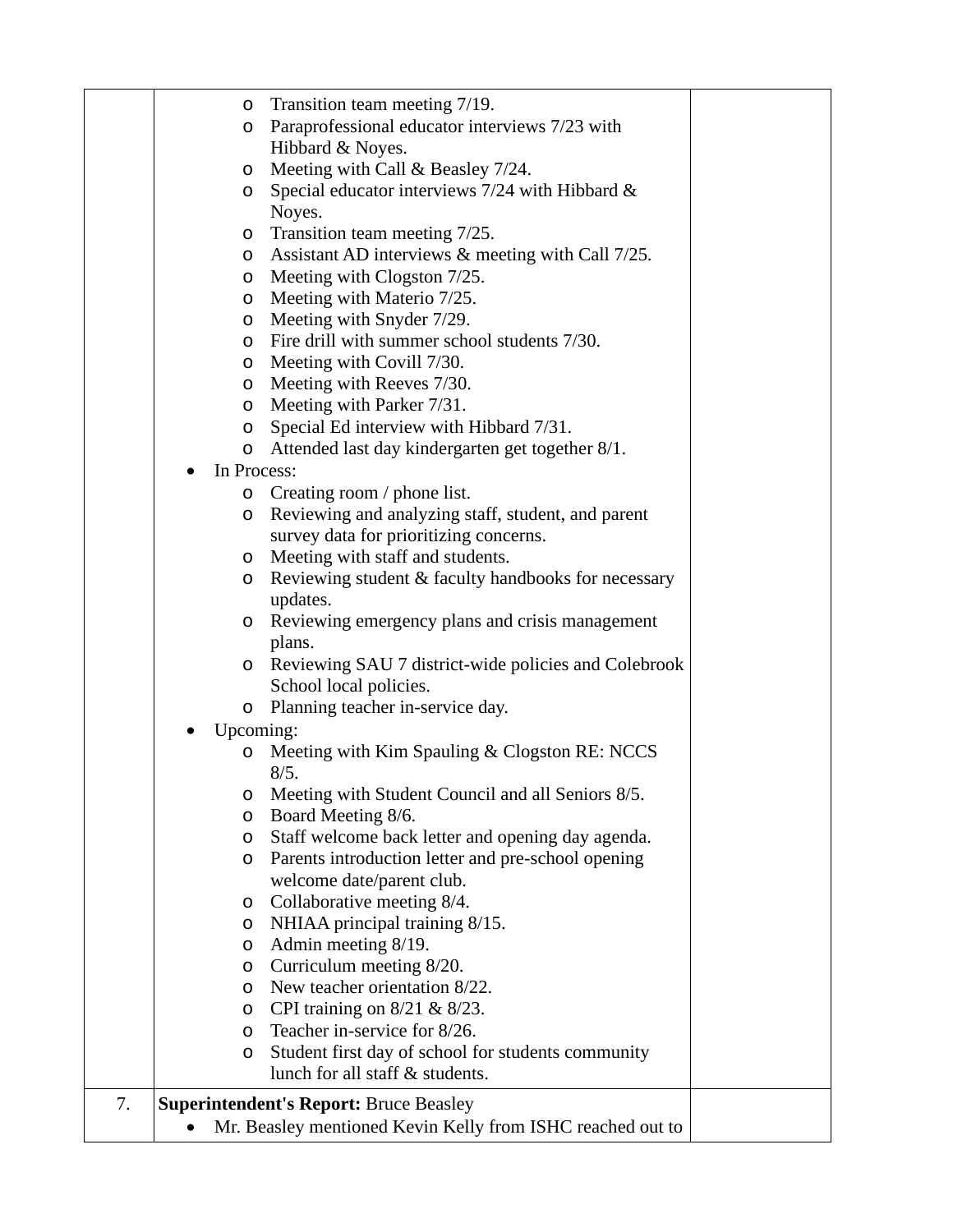|    | him proposing cost with an increase of nursing by 36%.                                     |                 |
|----|--------------------------------------------------------------------------------------------|-----------------|
|    | Pittsburg – $\frac{1}{2}$ time nurse<br>$\circ$                                            |                 |
|    | $Colebrook - 1 full time nurse$<br>O                                                       |                 |
|    | Stewartstown $-1$ full time nurse<br>$\circ$                                               |                 |
|    | Steve Applebee mentioned the law of nursing has changed.                                   |                 |
|    | They have to have a Bachelor Degree in nursing.<br>O                                       |                 |
|    | Need to look to see if there is a different model that<br>$\circ$                          |                 |
|    | can use for nursing.                                                                       |                 |
| 8. | <b>Business Administrator's: Cheryl Covil1</b>                                             |                 |
|    | Facilities - discussion on facility updates for the 20-21 budget                           |                 |
|    | and future planning for the following areas:                                               |                 |
|    | Replace sidewalk<br>O                                                                      |                 |
|    | Replace flooring in the Music suite – plan other areas<br>$\circ$                          |                 |
|    | Future Surveillance / Access Control<br>$\circ$                                            |                 |
|    | Carpeting Library / Office Area<br>O                                                       |                 |
|    | Air circulation / cooling unit for Primary /<br>O                                          |                 |
|    | Kindergarten wings                                                                         |                 |
|    | Lockers<br>$\Omega$                                                                        |                 |
|    | Old / Unused Furniture and Equipment – storing, temporarily,                               |                 |
|    | furniture and equipment until the program schedule has been                                |                 |
|    | completed, so we know who is where and what they are                                       |                 |
|    | teaching. Don't want to be in a position of disposing of an                                |                 |
|    | item to find out a classroom needs a file and or desk. Trying to                           |                 |
|    | maximum the equipment and storage units we have looking                                    |                 |
|    | long term.                                                                                 |                 |
|    | Food Service – Governor signed bill 82, which allows no cost<br>$\bullet$                  |                 |
|    | for reduce breakfast.                                                                      |                 |
|    | Additional Surveillance and Camera's - board approval to<br>$\bullet$                      |                 |
|    | move forward and install 5 interior cameras.                                               |                 |
|    | Approximately \$5,000 left under the Infrastructure<br>$\circ$                             |                 |
|    | Grant and \$850 under old grant through Walmart.                                           |                 |
|    | The cost will be \$12,682, the balance to come from the<br>Building Expendable Trust Fund. |                 |
|    | Have a Public Hearing to withdraw and expend the<br>$\circ$                                |                 |
|    | funds from Building Expendable Trust Fund.                                                 |                 |
|    | Generator additional costs - the engine heater needs to be                                 |                 |
|    | replaced at a cost of \$2,632.                                                             |                 |
|    | Water Meter Installation – change the $2$ " line to a 3" line; get<br>٠                    |                 |
|    | the correspondence from the town on the change out just in                                 |                 |
|    | case something happens during installing and having to redo                                |                 |
|    | all the piping from the water line to fire line.                                           |                 |
|    | Facility use request                                                                       |                 |
|    | Brad & David Woodard to use the CA building for<br>$\circ$                                 |                 |
|    | Search and Rescue training.                                                                |                 |
|    | Frank Sawicki, Jr from Grace Community Church to<br>$\circ$                                |                 |
|    | use the CA lawn on Sept. $7th$ from 6 pm to 8 pm.                                          |                 |
|    | <b>J. Falconer / D. Gales motion to allow the two request to use</b>                       | Vote: Unanimous |
|    |                                                                                            |                 |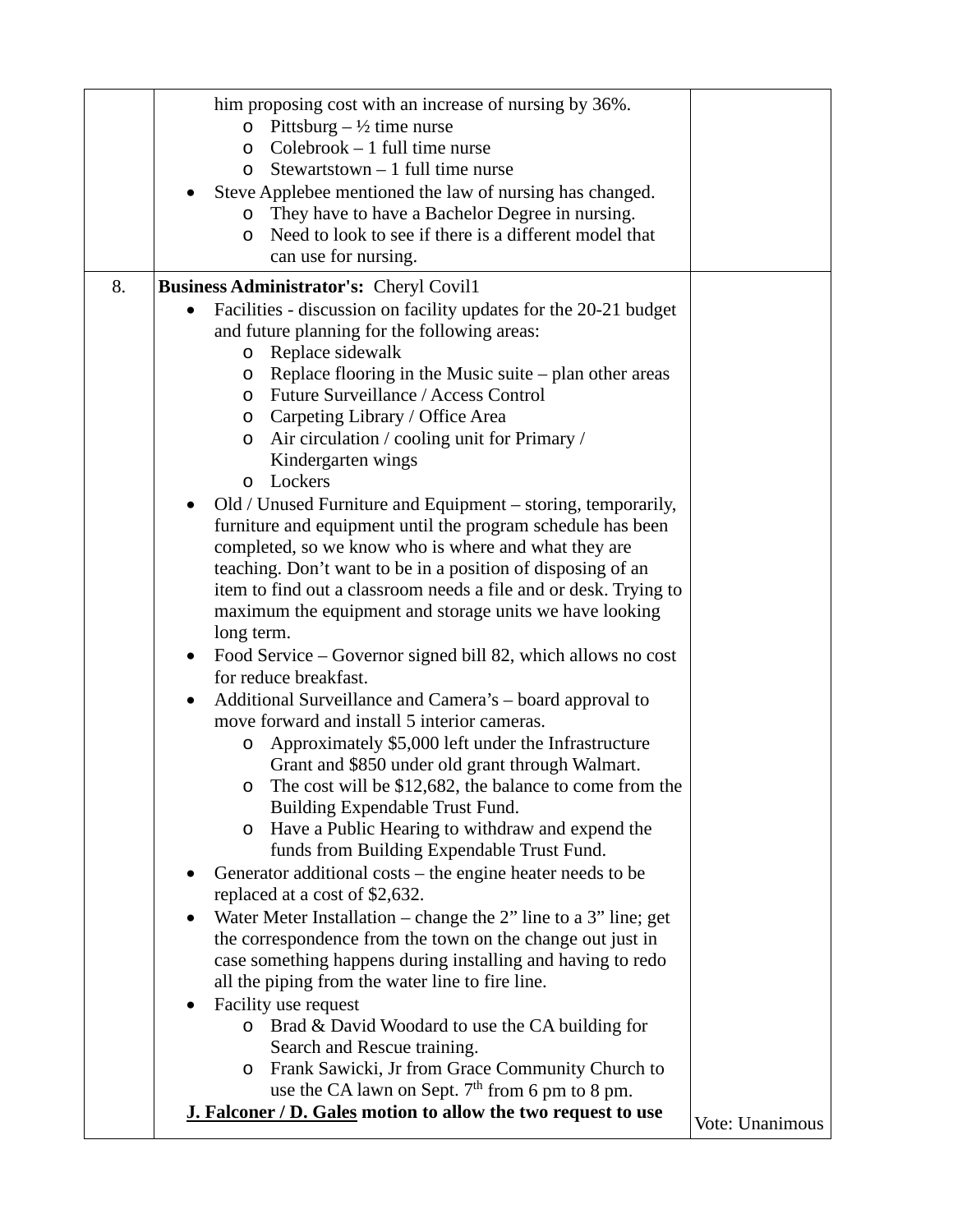|     | the CA building and lawn for event.                                                                                                                                                                                                                                                                                                                                                                                                                                                                       |  |
|-----|-----------------------------------------------------------------------------------------------------------------------------------------------------------------------------------------------------------------------------------------------------------------------------------------------------------------------------------------------------------------------------------------------------------------------------------------------------------------------------------------------------------|--|
| 9.  | <b>NH School Board Association Business: John Falconer</b><br>Keep checking emails for additional information                                                                                                                                                                                                                                                                                                                                                                                             |  |
| 10. | Co-Curricular Committee Report: Brian LaPerle<br>None                                                                                                                                                                                                                                                                                                                                                                                                                                                     |  |
| 11. | <b>Building Committee: Craig Hamelin</b><br>AHEAD has applied for CDFA grant for \$35,000.<br>Could be an interested party for some use of the CA<br>O<br>building.<br>Do a flexible study and go through the building.<br>O<br>September $22nd$ @ 11:30 touring CA<br>O<br>Renovation project is going good and hope to move<br>$\circ$<br>furniture this upcoming week.                                                                                                                                 |  |
| 12. | <b>Policy Committee Report: Deb Greene</b><br>Next meeting is $8/22 \, \textcircled{e} 6:00 \, \text{p.m.}$                                                                                                                                                                                                                                                                                                                                                                                               |  |
| 13. | <b>Support Staff Committee Report: Michael Pearson</b><br>None                                                                                                                                                                                                                                                                                                                                                                                                                                            |  |
| 14. | <b>Negotiations Committee Report: John Falconer</b><br>Contract – email the board so they can look at them.<br>Go into Non-Public Session to go through the contracts for<br>Health Agencies.                                                                                                                                                                                                                                                                                                             |  |
| 15. | <b>Curriculum Committee Report: David Gales</b><br>None<br>$\bullet$                                                                                                                                                                                                                                                                                                                                                                                                                                      |  |
| 16. | <b>Technology Committee Report: David Gales</b><br>Canceled schedule meeting on 8/7.<br>SAU meeting to meet with AHEAD on 8/15 and meet with<br>$\bullet$<br>them $\frac{1}{2}$ ahead of time with technology committee.                                                                                                                                                                                                                                                                                  |  |
| 17. | Regional Committee Report: Brian LaPerle<br>Sub-committee met and worked on the Governance and<br>$\bullet$<br>Financial piece.<br>Revisit the plan to see what direction they want to go.<br>$\bullet$<br>First step is what the base line on financials is.<br>$\bullet$<br>Curriculum is focusing on what they are offering.<br>Entire committee to identify what questions they would like<br>the commissioner to answer.<br>Making a chart on how many teachers are needed for different<br>courses. |  |
| 18. | <b>Unfinished Business:</b><br>Set date for Board visitation to Country Day School<br>A lot of discussion<br>$\circ$<br>B. LaPerle asked Bruce and Cheryl and Kim to gather<br>O<br>more information about what the cost would be and<br>how many Colebrook kids get turned away.                                                                                                                                                                                                                         |  |